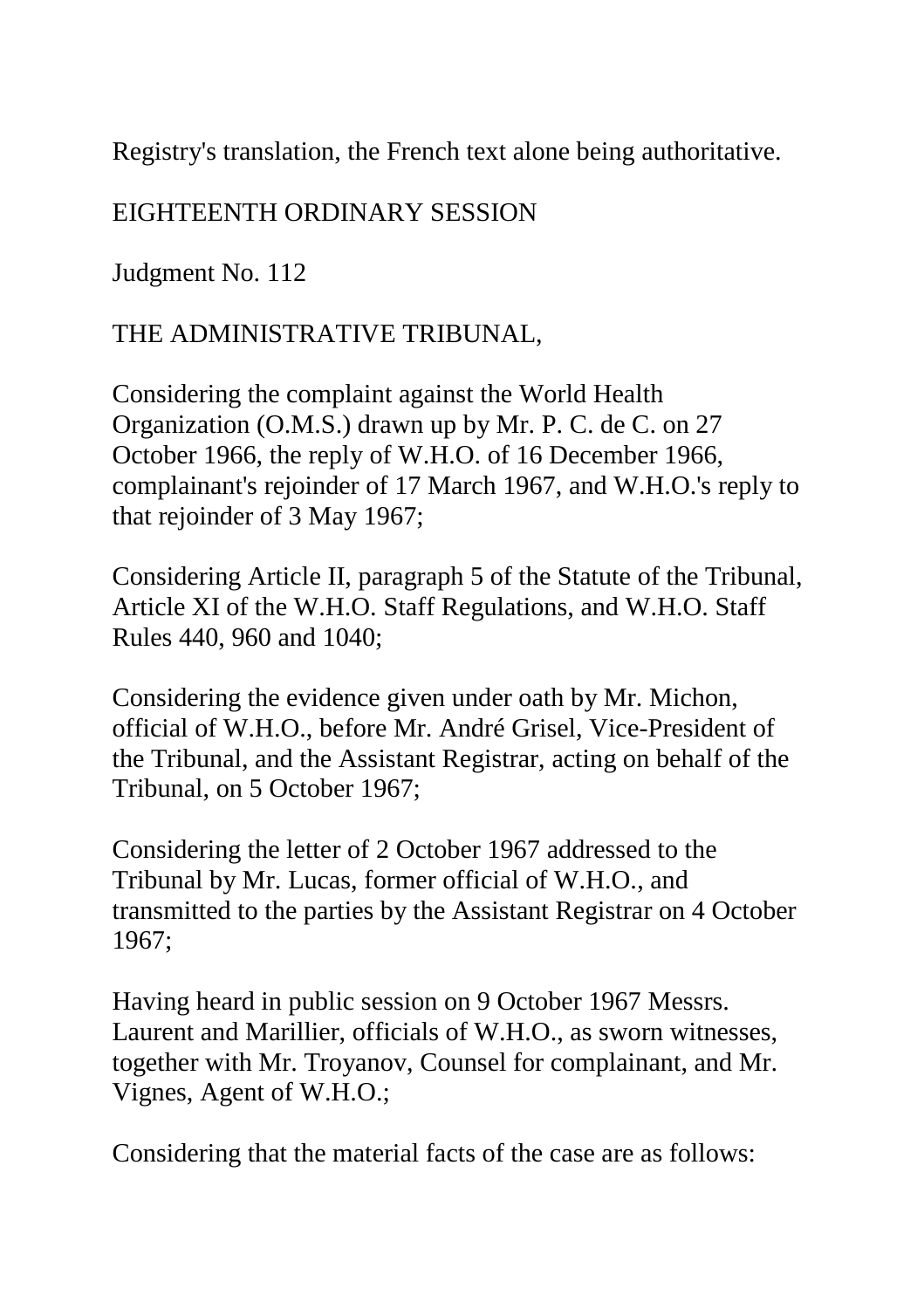A. In 1964 the World Health Organization held a competition for a vacancy as reviser and for several vacancies as translator. Mr. C. de C., who had been unsuccessful in the tests set for candidates for the post of reviser, was nevertheless engaged as translator at Geneva headquarters as from 1 February 1965 for a period of two years, the first year being a probationary period. In October 1965 he served as translator at a conference held in Addis Ababa.

3. The first report on Mr. C.'s work, drawn up on 19 November 1965 by the Chief of the Translation Service of the Organization, Mr. Rigolot, complained in strong terms that he viewed his duties in a manner which was not compatible with the requirements of international organisations. On 23 November Mr. C. asked that this report should be amended, that he should be assigned to another post, and that in the event of these requests being refused, his appointment should be extended for a further six months. After repeating these requests on 27 November he informed the Chief of Personnel, in a conversation confirmed in writing on 3 December, of his intention to leave his employment on 31 July 1966 at the latest, subject to the Organization's agreement. On 8 December the Chief of the Translation Service substituted an amended report for that of 19 November, reiterating the criticisms made in the first report but in briefer form. On 14 December the Chief of Personnel informed Mr. C. that his probationary period had been extended for a further six months in the light of the report of 8 December, and that the Organization agreed to the date of 31 July 1966 for the termination of his appointment.

C. On 10 December 1965 Mr. C. de C. was taken violently ill and admitted to hospital as an urgent case; he did not return to work until 1 April 1966. On 20 April the Chief of the Translation Service made a further report on Mr. C.'s work, confirming the terms of the earlier one. On 25 May, soon after refusing to sign the above-mentioned report, Mr. C. was informed that his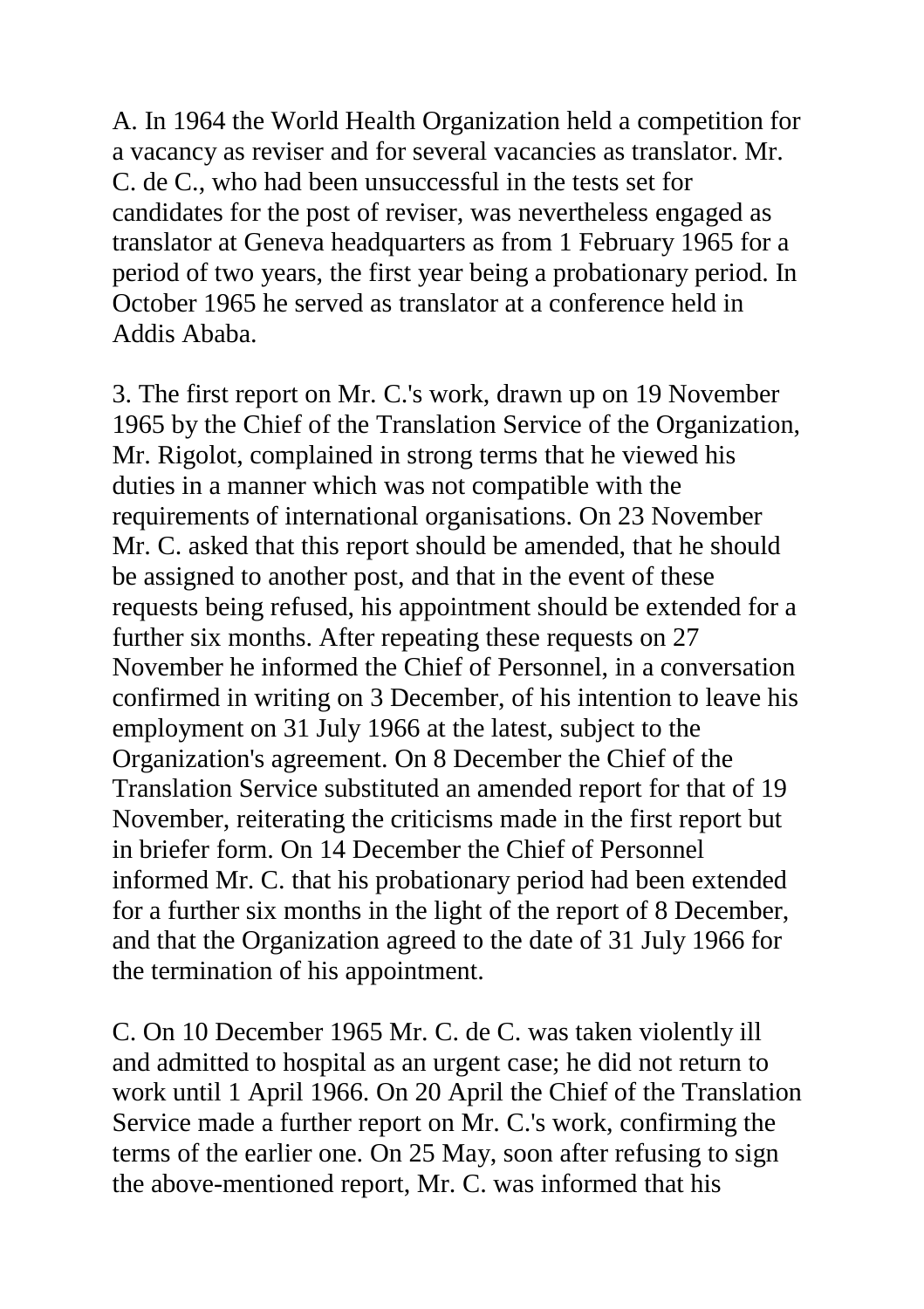appointment would be terminated on 31 July 1966 for unsatisfactory service, in accordance with Article 960 of the Staff Rules. On 28 July the Director-General rejected the appeal made against this decision. To a request for compensation for sickness arising out of his employment he replied, also on 28 July, that he would take a decision later in the light of the recommendations of a special advisory committee. On 21 September, while stating his intention of submitting a complaint to the Administrative Tribunal of the International Labour Organisation against the termination of his appointment, Mr. C. also stated that he would await the Director-General's decision before bringing the question of sickness compensation to the Tribunal's notice.

D. In the present complaint, dated 27 October 1966, Mr. C. prays the Administrative Tribunal:

1. To quash Mr. Rigolot's report of 20 April 1966 concerning complainant's work;

2. To order payment to complainant of damages in an amount equal to the salary which would have been due to him for the last six months of his appointment, namely 26,580 Swiss francs;

3. To order payment to complainant of compensation for the injury suffered by him as a result of illness attributable to the performance of his official duties, in the amount of 25,000 Swiss francs;

4. To order the World Health Organization to pay all the costs, including the fees of complainant's legal counsel.

The Organization prays that the complaint be dismissed.

E. On 28 October 1966 the Director-General, in the light of the recommendations of the Advisory Committee, refused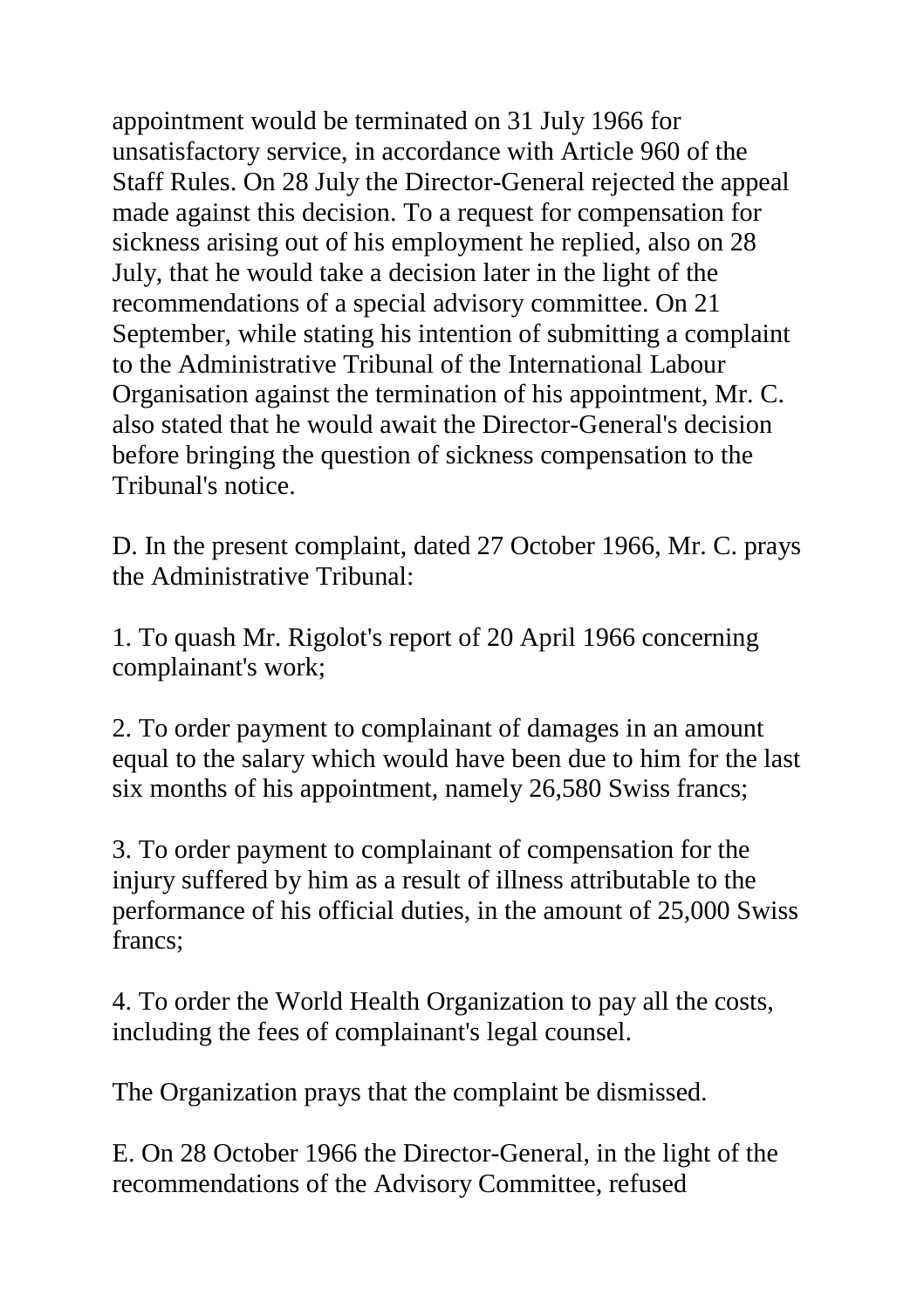complainant's request for sickness compensation.

## CONSIDERATIONS:

On the claim that the report of 20 April 1966 should be quashed

1. A plea to quash can be directed only against a decision, that is, against an act deciding a question in a specific case. The report of 20 April 1966 does not rule on any disputed point, but merely contains an appreciation of the capabilities of the complainant; it does not, therefore, contain a decision capable of being rescinded. To the extent to which the complaint seeks this relief it is not receivable.

On the claim for compensation for termination of appointment

2. The Organization terminated complainant's appointment on 31 July 1966, i.e. at the end of the probationary period which was initially fixed at one year and later extended for six months. The Tribunal is competent to review any decision of the Director-General terminating the appointment of an official during the probationary period, if it is taken without authority, is in irregular form or tainted by procedural irregularities, or if it is tainted by illegality or based on incorrect facts, or if essential facts have not been taken into consideration, or again, if conclusions which are clearly false have been drawn from the documents in the dossier. But the Tribunal may not substitute its own judgment for that of the Director-General in regard to the work or conduct of the person concerned or his suitability for international service.

3. Article 440, second paragraph, of the Staff Rules lays down that in the event of the extension of the probationary period for a specified term a further report and decision is required before the expiry of the period of extension. Complainant has criticised the author of the report of 20 April 1966 for having based his judgment on a period of only twelve days's work subsequent to a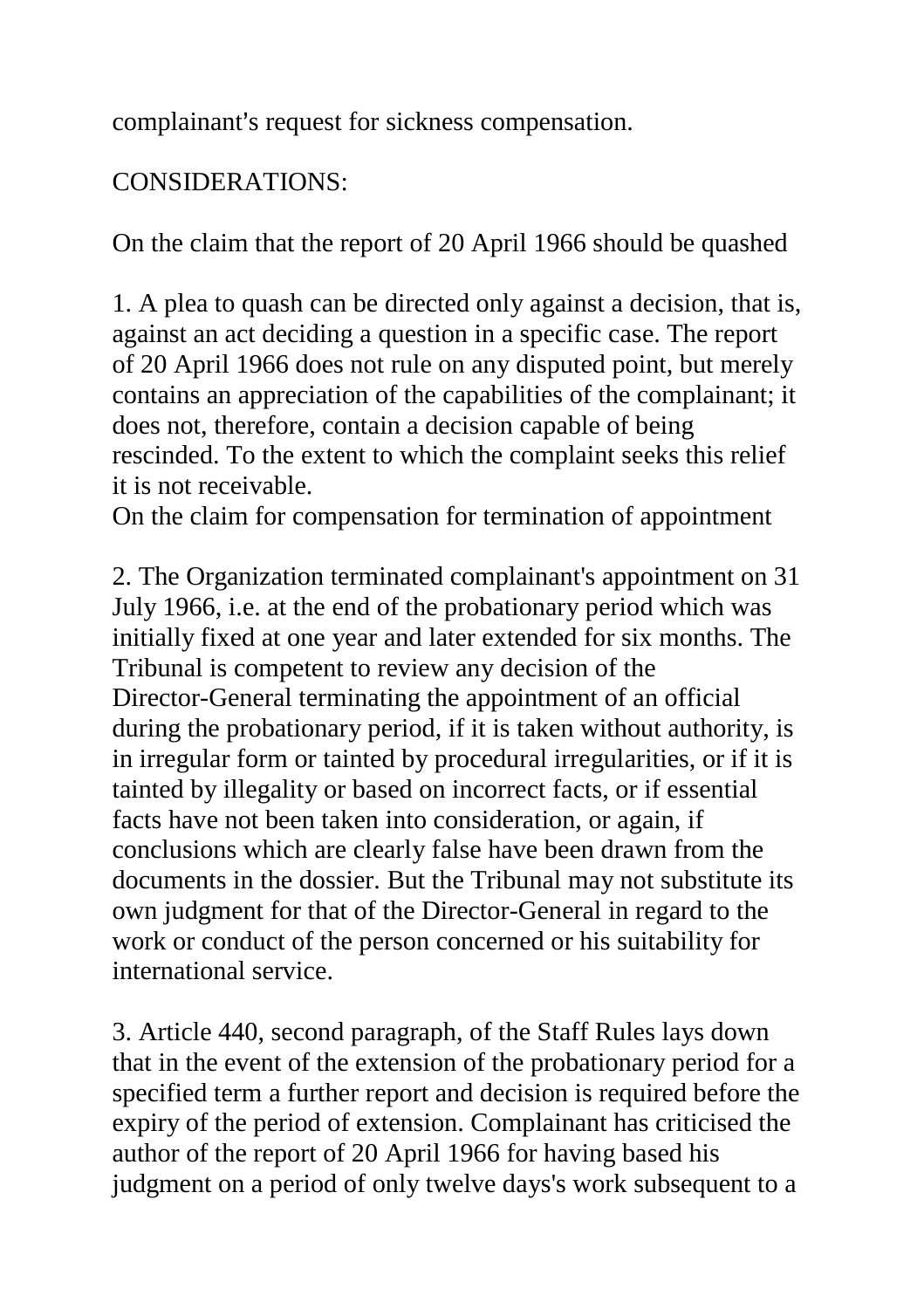long period of sickness, and consequently writing without full knowledge of the facts and thus acting contrary to the spirit of article 440, second paragraph, of the Staff Rules. Accordingly he complains that the Director-General infringed this provision by taking his decision in the light of such a report.

It is clear, however, from the correspondence between the parties that it was the understanding of both sides that the extension of the probationary period was not designed so as to allow of a further review of complainant's performance, but merely to give him an opportunity of looking for a new position. In his letters of 23 and 27 November 1965, complainant requested an extension, in his own words, to avoid having to move house before the end of the school year or in the middle of winter. Further, on 3 December 1965, he confirmed his previously stated intention of leaving his employment on 31 July 1966. For its part, on 14 December 1965 the Organization agreed to the extension on the basis of the report of 8 December, that is to say in the knowledge that complainant's work so far had been unsatisfactory, and on the assumption that he would not be able to correct the unfavourable impression left by his first probationary year. In these special circumstances, continuation of complainant's appointment on the expiry of the probationary year cannot be regarded as an extension of the probationary period within the meaning of article 440 of the Staff Rules. It follows that the Organization had no obligation to make the report specified in the above-mentioned article and that the date at which the report was drawn up is of no consequence in the present case.

4. Complainant claims or implies that the Director-General did not take into account certain facts, namely the results of the competition which led to his appointment as translator, the lack of adequate training during his probationary period, the absence of any warning before the first unfavourable report was made, and the praise he received for his work at Addis Ababa.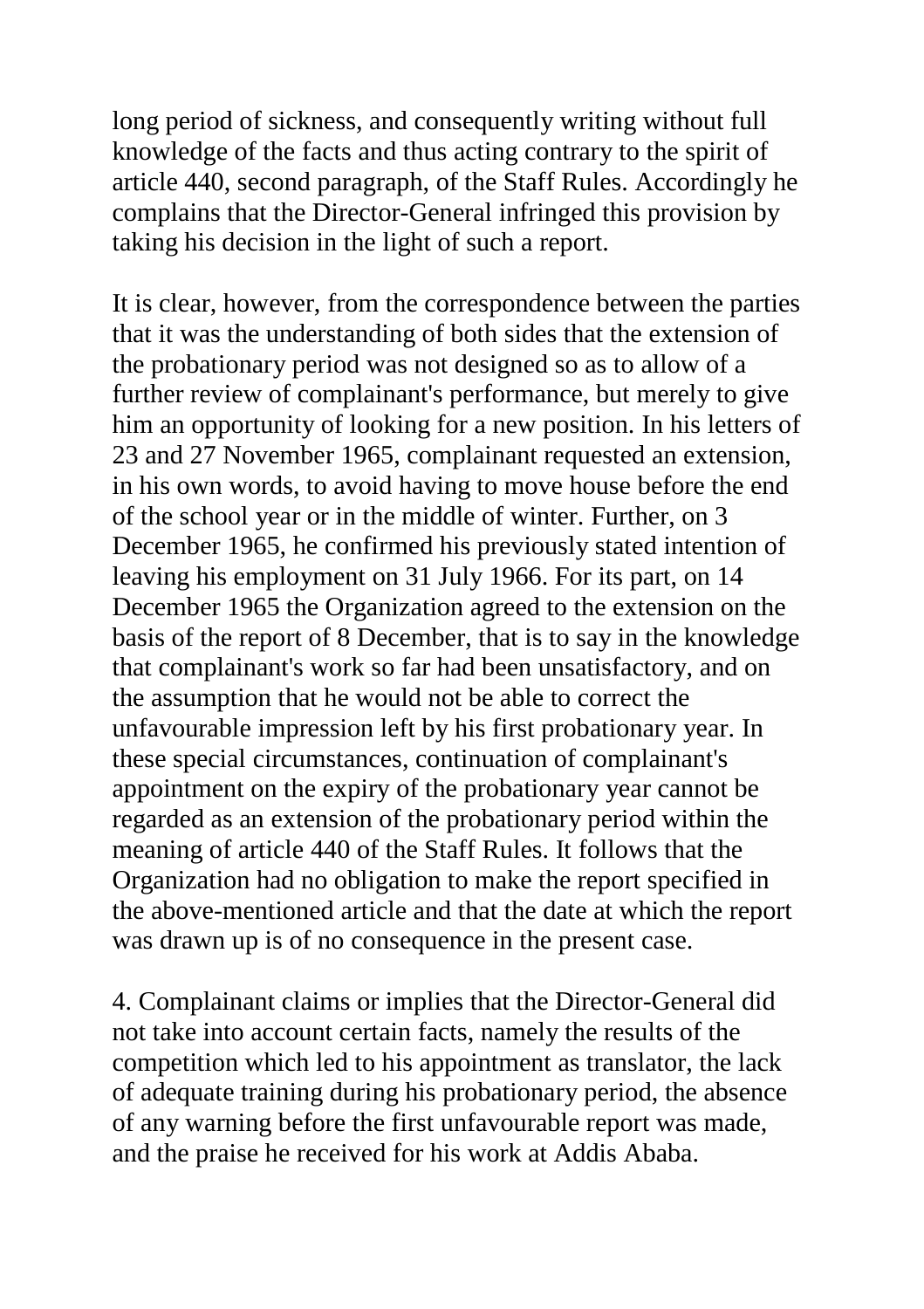Since they do not relate to facts in issue in the present case these alleged omissions are immaterial. The degree of success attained by complainant in the competitions in which he took part is immaterial, his actual work during his probationary period being the only material factor. Furthermore, if his supervisors did not think it necessary to give him any special training, this was because he had already had some 15 years' experience as translator and reviser, so that he was assumed to know his job. Moreover, it is clear from his own statements, which are confirmed by evidence from several other sources, that, even if they were not frequent, the criticisms made of his work were nonetheless such as to make him aware of the failings of which he is accused. Lastly, the comments made on his work at the Addis Ababa conference are not relevant, the circumstances of his work there being different from those affecting translators at headquarters.

5. It remains to be considered whether, in terminating complainant's appointment on the basis of the reports of his supervisor, the Director-General drew conclusions which are clearly false from the documents in the dossier. On this point the Tribunal would exercise its power of review only if it was abundantly clear that complainant's work was well up to such standards as the Organization might reasonably set. It appears from the dossier, however, that complainant's translations were the subject of numerous corrections, some of which are debatable and possibly unjustified, but most of which are certainly pertinent. Moreover, it is the consensus of opinion among the revisers responsible for cheeking the translators' work that complainant's translations were below the average standard of those of his colleagues. It follows that, although complainant's linguistic knowledge is beyond question, it is not unreasonable that his work should be considered unsatisfactory. In consequence, the conclusions on which the decision impugned is based are not manifestly unfounded.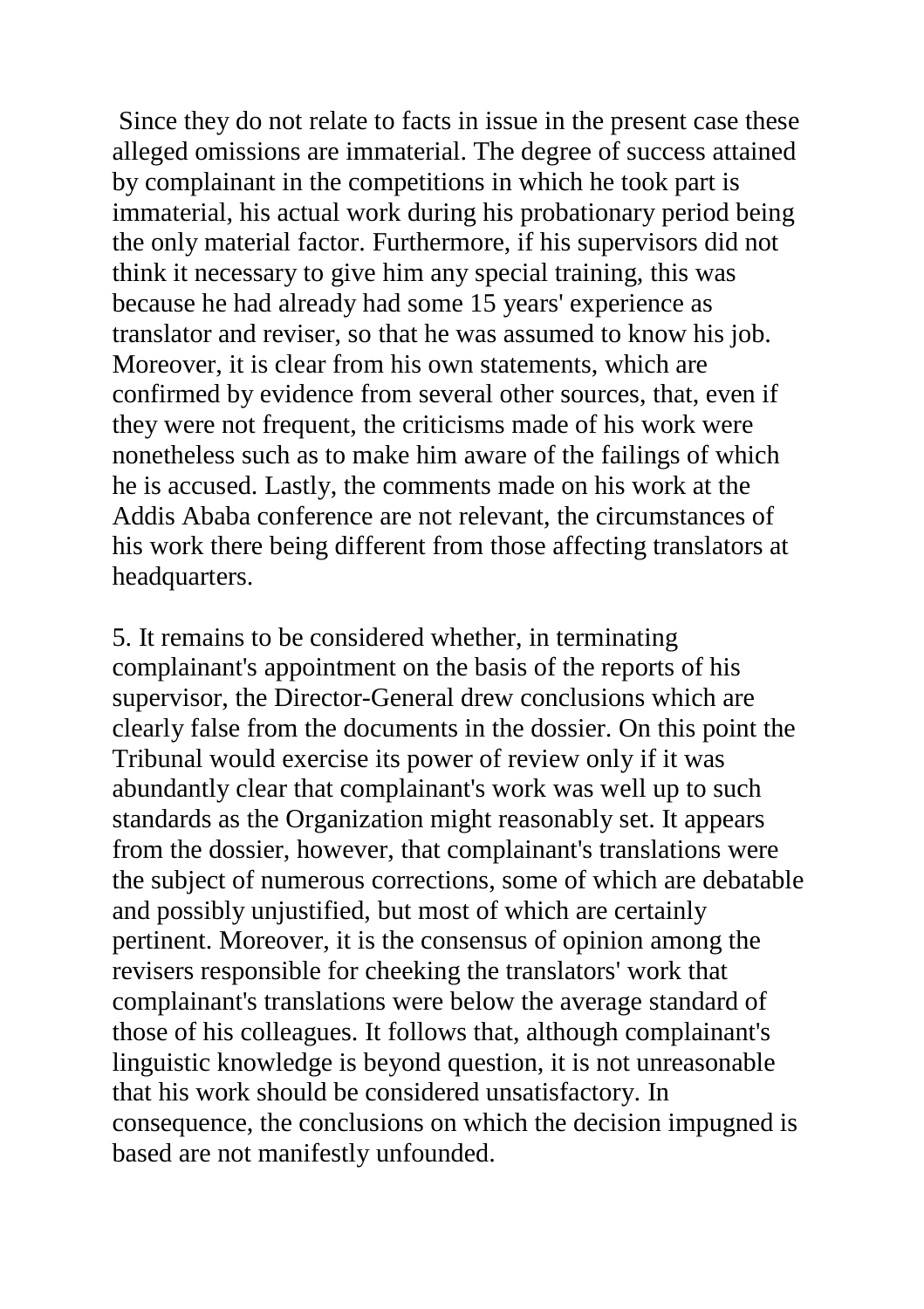On the claim for compensation for sickness

6. This claim is not directed against the original decision of 28 July 1966, which was a purely suspensory measure expressly accepted by complainant and not challenged by him. If it is to be taken as included in the complaint of 27 October 1966, it clearly does not attack the decision taken by the Director-General on the following day on the subject of sickness compensation. If it is to be taken as contained in the rejoinder of 17 March 1967, it still does not attack that decision, which is not mentioned in the rejoinder. Lastly, complainant does not allege that the Director-General implicitly decided to reject his claim. Accordingly, the claim which is not directed against any decision of the Director-General must be dismissed as not receivable.

7. Even if there were any decision of the Director-General which the complainant could attack, his contention would have to be dismissed as ill-founded. The evidence he has produced does not establish any relation of cause and effect between the exercise of his profession and his illness. In particular, the medical reports produced by him say nothing about the origin of his illness, while the Advisory Committee consulted by the Director-General concluded that the illness contracted by complainant was unrelated to the performance of his official duties. In these circumstances rejection of the claim for compensation would in any event be justified.

8. Even if the illness arose out of his employment, complainant would still not be entitled to claim compensation. The illness would not be due to complainant's working conditions, i.e. to a state of affairs for which the Organization was responsible. On the contrary it would be the result of measures taken in respect of complainant as a consequence of his own work which the Director-General was justified in considering unsatisfactory. In other words, it would be attributable to the failings of complainant himself, and he alone would therefore have to bear